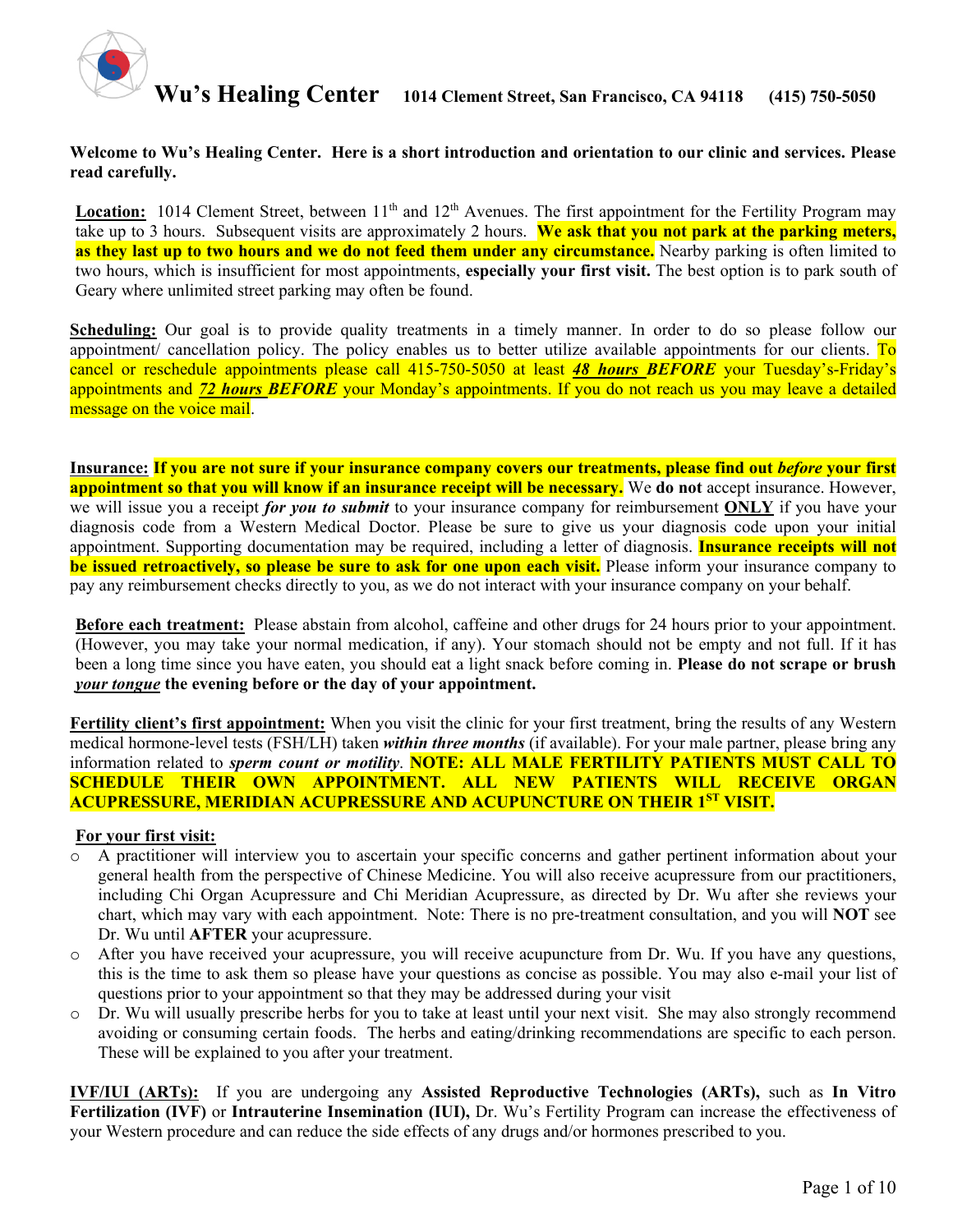

**Costs: Prices shown are per person.** Payment may be made in the form of cash, check, Visa or MasterCard and must be paid at the time services are rendered. Please bring a method of payment to each visit to avoid any unnecessary delays to your treatment.

### **FERTILITY PROGRAM AND REPRODUCTIVE ISSUES:**

| <b>Treatments</b>                |              | 1 <sup>st</sup> Visit Subsequent Visits |
|----------------------------------|--------------|-----------------------------------------|
| Acupuncture (diagnosis included) | \$245        | \$195                                   |
| Chi Organ Acupressure            | \$120        | \$120                                   |
| <b>Chi Meridian Acupressure</b>  | \$80         | \$80                                    |
| <b>Total cost</b>                | <b>\$445</b> | <b>\$395</b>                            |

**Weekly treatments are usually recommended.** 

### **NOTE: ALL MALE FERTILITY PATIENTS WILL RECEIVE ORGAN ACUPRESSURE, MERIDIAN ACUPRESSURE AND ACUPUNCTURE ON THEIR 1ST VISIT.**

### **GENERAL HEALTH AND OTHERS:**

| <b>Treatments</b>                | 1 <sup>st</sup> Visit | <b>Subsequent Visits</b> |
|----------------------------------|-----------------------|--------------------------|
| Acupuncture (diagnosis included) | \$245                 | \$195                    |
| Chi Organ Acupressure            | \$120                 | \$120                    |
| Chi Meridian Acupressure         | <u>\$80</u>           | <u>\$80</u>              |
| <b>Total cost</b>                | \$445                 | \$395                    |

**NOTE: ALL NEW PATIENTS WILL RECEIVE ORGAN ACUPRESSURE, MERIDIAN ACUPRESSURE AND ACUPUNCTURE ON THEIR 1ST VISIT.**

**HERBS:** Any herbs that are prescribed are an additional cost. Herbs cost an average of \$25.00 each per week. Please be aware that you may be prescribed an average of three to six herbs and in some cases more depending on your specific diagnosis.

**PRE-NATAL CLIENTS:** The benefits of Dr. Wu's fertility treatment guidelines, include: less tiredness, increased vitality, fewer emotional outbursts, greater calmness, less nausea, a normal appetite, a tremendous decrease in miscarriages, and full-term pregnancies.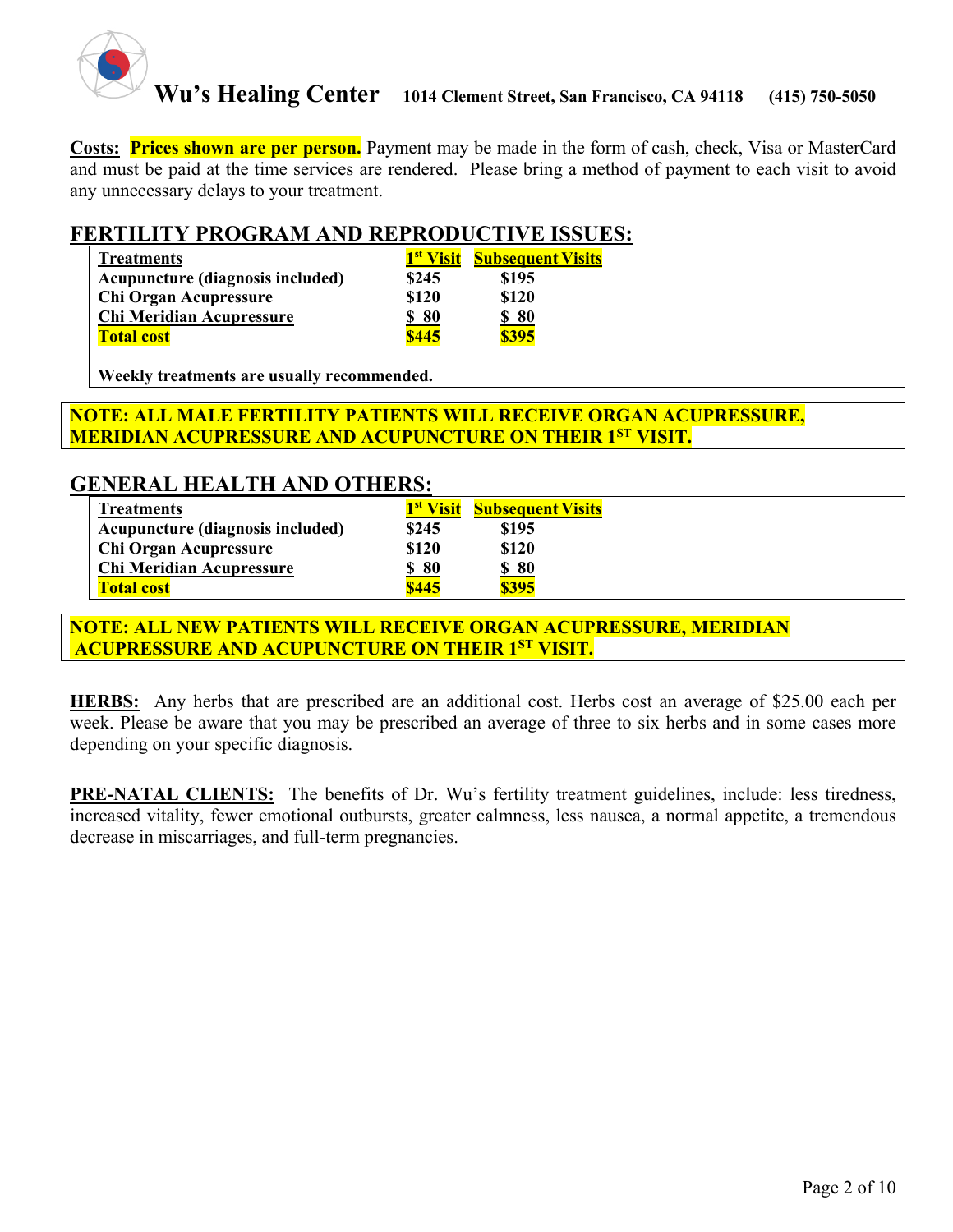# **Dear Clients and Potential Clients of Wu's Healing Center:**

**For over thirty years of clinical practice, Dr. Angela C. Wu has questioned long standing beliefs prevalent in Traditional Chinese Medicine and tested new cutting edge approaches, the foremost being needling pregnant women, something traditional acupuncturists, restrained by centuries of tradition, historically did not do. Her pioneering efforts led to the development of a successful and effective fertility program. Dr. Wu discovered that the most important aspects for ensuring a healthy pregnancy are lifestyle changes including changing eating and drinking habits. Her comprehensive fertility treatment program includes eating and drinking guidelines, special herbal formulas, and stress reducing techniques designed to maximize your fertility potential.** 

**We would like to remind you that when coming to Wu's Healing Center, you will be treated by Dr. Wu or, in the event of her absence, one of her associates.**

**The associates closely follow a protocol that has been set up by Dr. Wu and they report all cases to her.** 

**To wait only to see Dr. Wu may delay the appointment to possibly several weeks, as we are a very busy clinic and appointment slots fill quickly.**

**The Fertility Program consists of several aspects including:** 

- **Acupuncture**
- **Acupressure**
- **Nutritional Supplements**
- **Eating & drinking guidelines**
- **Home self-practice**

**Please avoid the use of ALL SCENTED PRODUCTS, such**

**as BATH OILS, ESSENTIAL OILS, INCENSE, CANDLES,**

# **SACHETS, LOTIONS, PERFUMES, etc.**

**These could cause severe reactions for our clients.**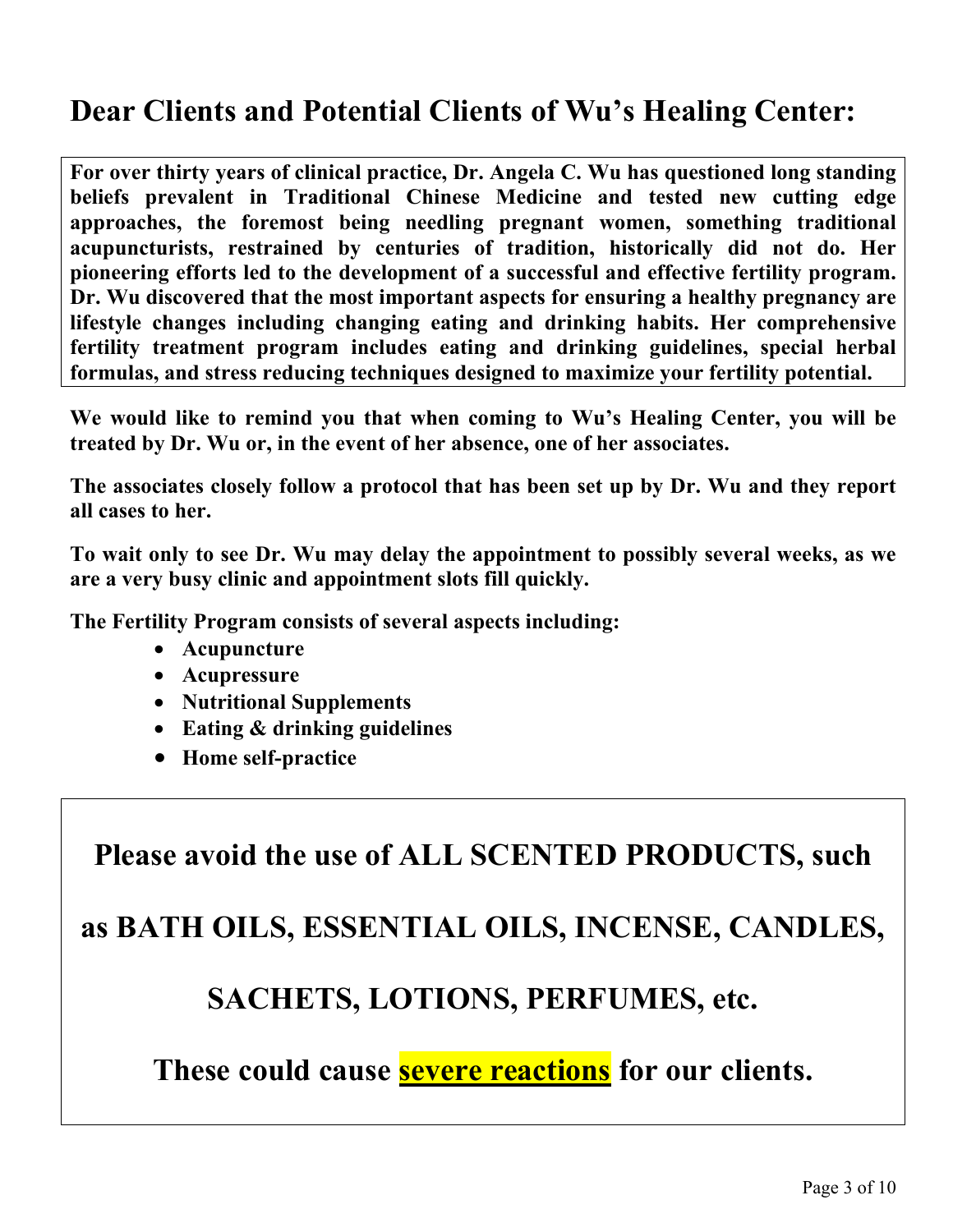

#### **PLEASE USE BLUE OR BLACK INK ONLY**

| Last Name:                                                                                                                                                                                                                                                                                                                                                             |                                                                                                                                                                                                                                                                                                                                                                                                                                                                                                                                            |                                                                                                                                                                                                                                                                                                                                                                                                     |  |  |
|------------------------------------------------------------------------------------------------------------------------------------------------------------------------------------------------------------------------------------------------------------------------------------------------------------------------------------------------------------------------|--------------------------------------------------------------------------------------------------------------------------------------------------------------------------------------------------------------------------------------------------------------------------------------------------------------------------------------------------------------------------------------------------------------------------------------------------------------------------------------------------------------------------------------------|-----------------------------------------------------------------------------------------------------------------------------------------------------------------------------------------------------------------------------------------------------------------------------------------------------------------------------------------------------------------------------------------------------|--|--|
| Diagnosis by your doctor:                                                                                                                                                                                                                                                                                                                                              | Name you prefer to be called (if different than above): ________________________<br>Sex: (circle one) $M$ $F$ Marital Status: $\frac{1}{\sqrt{1-\frac{1}{1-\frac{1}{1-\frac{1}{1-\frac{1}{1-\frac{1}{1-\frac{1}{1-\frac{1}{1-\frac{1}{1-\frac{1}{1-\frac{1}{1-\frac{1}{1-\frac{1}{1-\frac{1}{1-\frac{1}{1-\frac{1}{1-\frac{1}{1-\frac{1}{1-\frac{1}{1-\frac{1}{1-\frac{1}{1-\frac{1}{1-\frac{1}{1-\frac{1}{1-\frac{1}{1-\frac{1}{1-\frac{1}{1-\frac{1}{1-\frac{1}{1-\$<br>Present Complaints/Reason(s) for visiting our clinic (required): |                                                                                                                                                                                                                                                                                                                                                                                                     |  |  |
| When Developed and How: Manual Allen Developed and How:                                                                                                                                                                                                                                                                                                                | Treatment Received, If Any: ________________________ How Long: __________________                                                                                                                                                                                                                                                                                                                                                                                                                                                          |                                                                                                                                                                                                                                                                                                                                                                                                     |  |  |
| Please answer the following questions yes or no:<br>Do you bruise or discolor easily?<br>Do you bleed for a long time?<br>Do you have high blood pressure?<br>Do you or have you ever had any<br>heart problem?<br>Do you have any respiratory<br>problems?<br>Have you had any surgery before?<br>Are you in therapy at this time?<br>Are you taking any medications? |                                                                                                                                                                                                                                                                                                                                                                                                                                                                                                                                            | Are you hungry at this time?<br>Are you exhausted at this time?<br>Are you nervous at this time?<br>Are you pregnant at this time?<br>Do you have a compensation claim<br>or lawsuit pending your complaint?<br>Have you had acupuncture before?<br>How does your body respond to soft<br>tissue manual therapy? Circle all that apply:<br>Improvement, Neutral, Sore, Very Sore,<br>Unknown, Other |  |  |

I, the undersigned, realize that acupuncture / acupressure may be considered an investigative procedure in the United States of America. I fully understand that there is no implied or stated guarantee of success or effectiveness of a specific treatment or series of treatment. Every attempt will be made to protect me from harm, but there may be the possibility of unfavorable skin reaction, unforeseen nerve damage, possible infection, unexpected bleeding and / or other complications not anticipated. I realize that I may withdraw from the program at any time. **I agree to pay for all services at the time they are received.** 

| <b>Patient's Signature:</b> | <b>Date:</b> |  |
|-----------------------------|--------------|--|
|                             |              |  |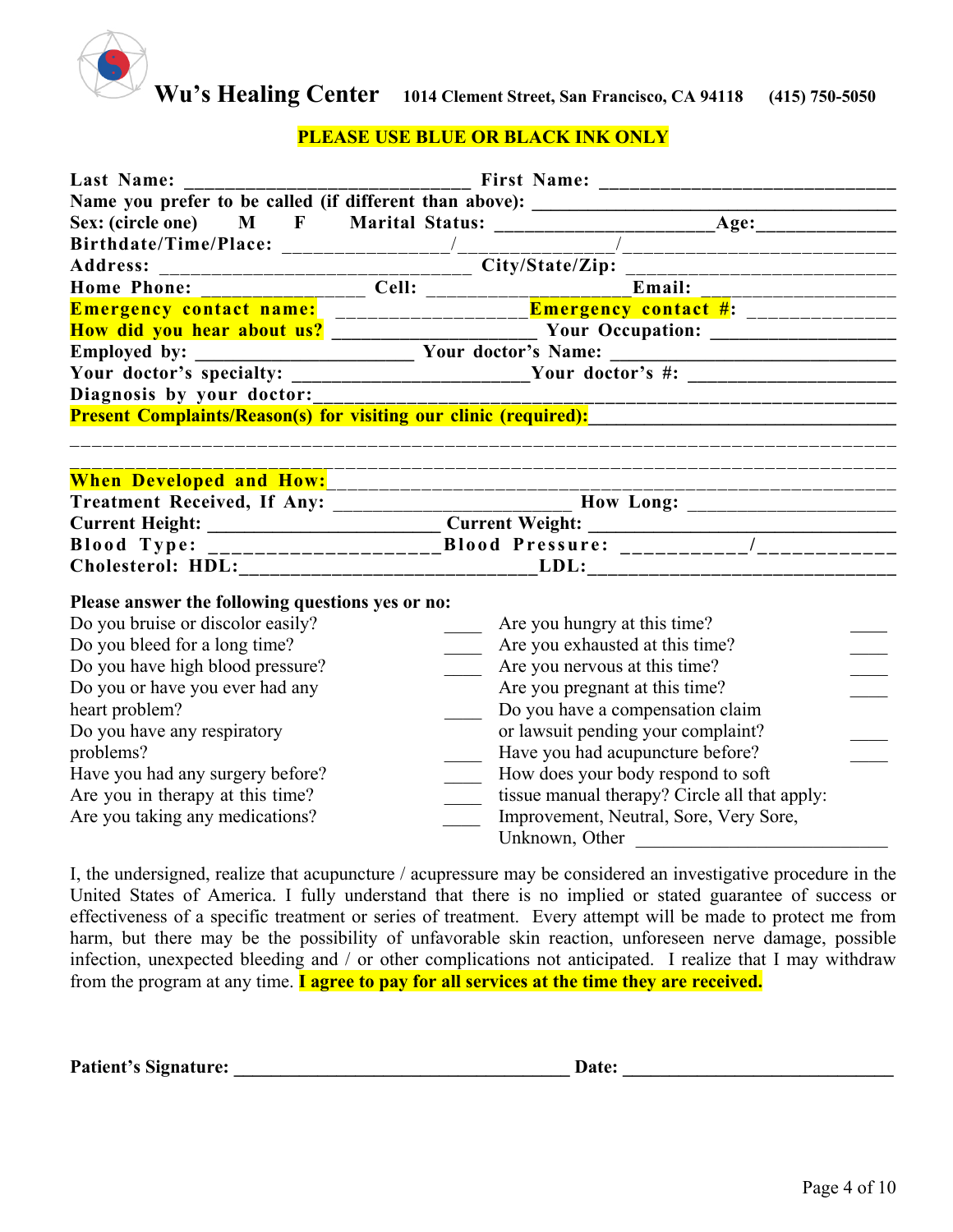## **Wu's Healing Center 1014 Clement Street, San Francisco, CA 94118 (415) 750-5050**

| Please check appropriate spaces.                                                                    |  |  |  |
|-----------------------------------------------------------------------------------------------------|--|--|--|
| Pain/Cramps: ______ none ______ prior to period _______ during period _______ after period          |  |  |  |
| Intensity of pain/cramps:<br>great moderate light                                                   |  |  |  |
|                                                                                                     |  |  |  |
| Menstrual flow: has clots is heavy is light has fishy odor has rotten odor                          |  |  |  |
| Non-menstrual bleeding/spotting? ______No ______Yes                                                 |  |  |  |
| Water weight gain/bloating: prior to period during period after period                              |  |  |  |
| Other physical / emotional changes related to cycle:                                                |  |  |  |
| Please indicate how long you have used any of the following birth control methods:                  |  |  |  |
| Abstinence Pill Condom Condom Condom with foam or jelly                                             |  |  |  |
|                                                                                                     |  |  |  |
| Withdrawal Minimum Marshall Rhythm Company Other:                                                   |  |  |  |
| Vaginal Discharge: ________No ______Yes Color: _______________ Odor: ____________                   |  |  |  |
| Vaginal infections: Past Present How treated:                                                       |  |  |  |
| Have you ever been pregnant? ____No ____Yes Number of times: ___________________                    |  |  |  |
| Was pregnancy <b>natural</b> or with <b>IVF/IUI</b> ?                                               |  |  |  |
| Number of children living: $\frac{\text{Year child was born: (1)}{(2)}}{(\frac{3}{2})}$ (3)         |  |  |  |
| Condition of newborns: ______ healthy _______ premature _______ jaundice _______ late _______ other |  |  |  |
|                                                                                                     |  |  |  |
| Have you ever had an abortion? _____No _____Yes Number of times: _______________                    |  |  |  |
|                                                                                                     |  |  |  |
|                                                                                                     |  |  |  |
|                                                                                                     |  |  |  |
| Other remarks regarding OB/GYN?                                                                     |  |  |  |

 $\_$  , and the contribution of the contribution of the contribution of the contribution of  $\mathcal{L}_\text{max}$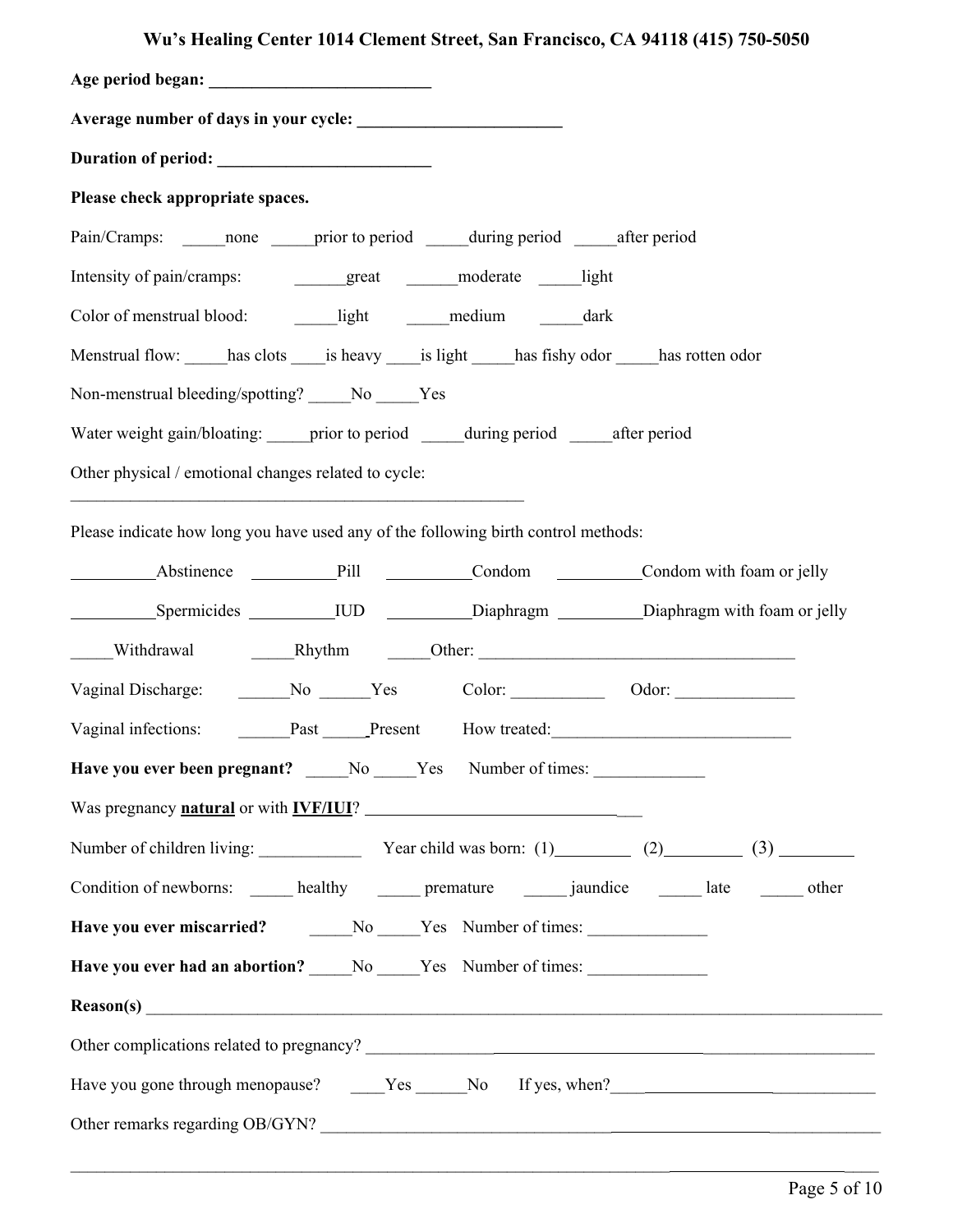#### **Wu's Healing Center 1014 Clement Street, San Francisco, CA 94118** *Patient's Symptoms*

Patient's Name:\_\_\_\_\_\_\_\_\_\_\_\_\_\_\_\_\_\_\_\_\_\_\_\_\_\_\_\_\_\_\_\_\_\_\_\_\_\_\_\_\_\_\_\_\_\_\_\_\_\_Date\_\_\_\_\_\_\_\_\_\_\_\_\_\_\_\_\_\_\_

Please tell us your symptoms and whether they are something you've experienced in the **past** or that you are **presently experiencing**. There are some things that many people have experienced at some point in the past, such as a headache. In this case we'd like to know if this was something that was common for you or that you frequently experienced as opposed to a rare, isolated incident.

#### **General**

- *Past / Present*  ( ) ( ) fatigue ( ) ( ) sleep problems ( ) ( ) swollen glands
- $( ) ( )$  ( ) hot or cold intolerance
- $( )$   $( )$  frequent headaches
- ( ) ( ) weight loss
- ( ) ( ) weight gain
- ( ) ( ) fever or chills
- 
- ( ) ( ) allergies
- ( ) ( ) car accident injury ( ) ( ) knocked unconscious

#### **Nervous System**

- ( ) ( ) dizziness ( ) ( ) blurred vision ( ) ( ) fainting
- ( ) ( ) paralysis
- ( ) ( ) tremors
- ( ) ( ) numbness / tingling
- $( )$   $( )$   $( )$  convulsion
- 
- ( ) ( ) imbalance
- ( ) ( ) memory loss ( ) ( ) muscle weakness

#### **Urinary**

- ( ) ( ) painful urination ( ) ( ) frequent urination
- ( ) ( ) difficulty urinating
- ( ) ( ) incontinence
- ( ) ( ) bed wetting
- ( ) ( ) discolored urine
- ( ) ( ) frequent infections
- ( ) ( ) prostate problems
- ( ) ( ) unusual discharge

#### **Head**

|  |  | headaches              |
|--|--|------------------------|
|  |  | entire head            |
|  |  | back of head           |
|  |  | forehead               |
|  |  | temples                |
|  |  | migraine               |
|  |  | head feels heavy       |
|  |  | dizziness              |
|  |  | light headedness       |
|  |  | fainting               |
|  |  | light bothers eyes     |
|  |  | loss of smell          |
|  |  | loss of taste          |
|  |  | loss of balance        |
|  |  | loss of hearing        |
|  |  | loss of memory         |
|  |  | pain in ears           |
|  |  | ringing in ears        |
|  |  | buzzing ears           |
|  |  | concussion/head injury |
|  |  |                        |

- 
- **Neck**<br>( ) ( ) pain in neck ( ) ( ) pain in neck
- ( ) ( ) neck pain with movement
- ( ) ( ) pinched nerve in neck
- ( ) ( ) neck feels out of place
- ( ) ( ) stiff neck
- ( ) ( ) muscle spasms in neck
- ( ) ( ) grinding sound in neck
- ( ) ( ) popping sounds in neck
- ( ) ( ) arthritis in neck

#### **Emotional**

- ( ) ( ) anxiety or worry
- ( ) ( ) nervousness
- ( ) ( ) irritable
- ( ) ( ) frequent crying
- ( ) ( ) anger
- ( ) ( ) tension
- ( ) ( ) mood swings
- ( ) ( ) fear
- ( ) ( ) restlessness
- ( ) ( ) confusion
- ( ) ( ) depression
- ( ) ( ) suicidal

#### **Reproductive system**

- ( ) ( ) painful intercourse
- ( ) ( ) prostate problems
- ( ) ( ) birth control methods
- ( ) ( ) sexual problems
- ( ) ( ) loss of sex drive
- ( ) ( ) genital infections

#### **Low back**

- ( ) ( ) low back pain
- ( ) ( ) pinched nerve in low back

#### **Pain is** *worse* **with:**

- ( ) ( ) lifting
- ( ) ( ) stooping
- ( ) ( ) standing
- ( ) ( ) sitting
- ( ) ( ) bending
- ( ) ( ) coughing

#### **Back**

- ( ) ( ) slipped disk
- ( ) ( ) low back feels out of place
- ( ) ( ) muscle spasms
- ( ) ( ) arthritis

#### **Mid back**

- ( ) ( ) shoulder blades
- $( )$  ( ) sharp stabbing

#### **Pain/mid back**

- $( )$  chest pain
- ( ) ( ) sharpness of breath
- ( ) ( ) pain around ribs

#### **Ear/ eye/ nose/ throat**

- ( ) ( ) earache
- ( ) ( ) ear discharge
- ( ) ( ) ringing in ears
- ( ) ( ) hearing loss
- ( ) ( ) nose bleeds
- ( ) ( ) hoarseness
- ( ) ( ) problems swallowing

Page 6 of 10

- ( ) ( ) sore throats
- ( ) ( ) jaw tight or sore
- $( )$   $( )$  dental problems<br> $( )$   $( )$  sinusitis
- ( ) ( ) sinusitis
- ( ) ( ) tonsillitis **Musculoskeletal**

( ) ( ) joint swelling ( ) ( ) muscle cramps ( ) ( ) shoulder pain ( ) ( ) tennis elbow ( ) ( ) arm pain ( ) ( ) hand sensations ( ) ( ) loss of grip ( ) ( ) mid back pain ( ) ( ) rib pain

( ) ( ) low back problems

( ) ( ) pain in shoulder joint ( ) ( ) pain across shoulders

( ) ( ) tension in shoulders ( ) ( ) pinched nerve in shoulder  $( )$   $( )$  muscle spasms in shoulders

( ) ( ) pain in upper arm ( ) ( ) pain in forearm ( ) ( ) pain on hands ( ) ( ) pain in fingers ( ) ( ) pinched nerve in arm ( ) ( ) pins and needles in arms ( ) ( ) pins and needles in fingers

 $( )$   $( )$  fingers go to sleep  $( )$   $( )$   $( )$  hands cold ( ) ( ) pain in finger joints ( ) ( ) arthritis in fingers ( ) ( ) loss of grip strength

( ) ( ) can't raise arm above shoulder

( ) ( ) hip pains ( ) ( ) foot problems ( ) ( ) leg cramps ( ) ( ) knee pain ( ) ( ) ankle weakness ( ) ( ) tingling foot

**Shoulders** 

( ) ( ) bursitis ( ) ( ) arthritis

( ) ( ) over head

**Arms and hands**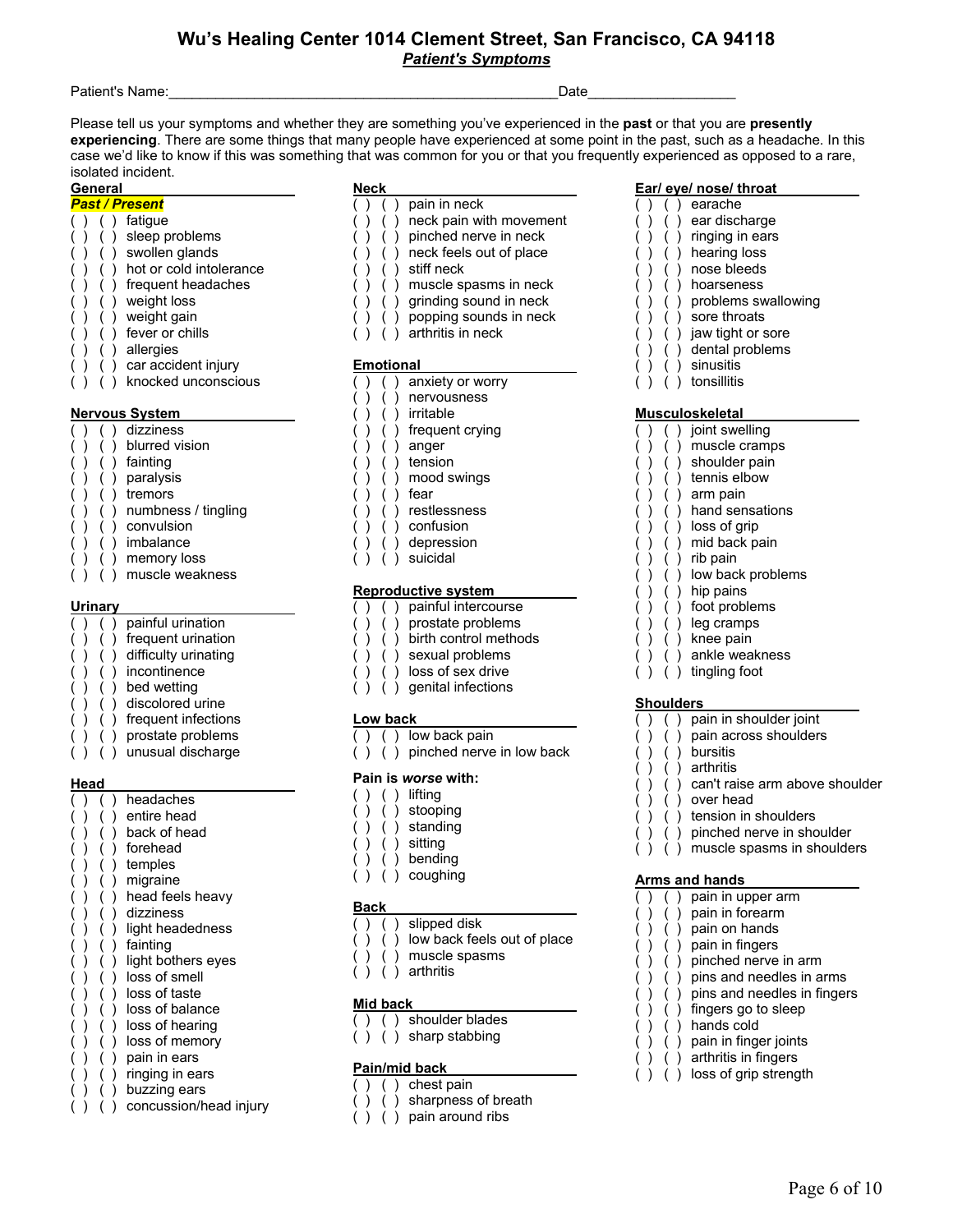#### **Heart/Lung**

| Past / Present   |  |  |                     |  |  |  |  |
|------------------|--|--|---------------------|--|--|--|--|
|                  |  |  | chest pain          |  |  |  |  |
|                  |  |  | high blood pressure |  |  |  |  |
|                  |  |  | low blood pressure  |  |  |  |  |
|                  |  |  | persistent cough    |  |  |  |  |
|                  |  |  | hard to breathe     |  |  |  |  |
|                  |  |  | coughing blood      |  |  |  |  |
|                  |  |  | coughing phlegm     |  |  |  |  |
|                  |  |  | irregular heartbeat |  |  |  |  |
|                  |  |  | varicose veins      |  |  |  |  |
|                  |  |  | ankle swelling      |  |  |  |  |
|                  |  |  | heart disease       |  |  |  |  |
|                  |  |  | heart attack        |  |  |  |  |
|                  |  |  |                     |  |  |  |  |
| Gastrointestinal |  |  |                     |  |  |  |  |
|                  |  |  | change in appetite  |  |  |  |  |

|  |  | onango in appouto   |
|--|--|---------------------|
|  |  | thirst              |
|  |  | nausea              |
|  |  | vomiting            |
|  |  | diarrhea            |
|  |  | constipation        |
|  |  | gas                 |
|  |  | hemorrhoids         |
|  |  | gall bladder        |
|  |  | belching            |
|  |  | heart burn          |
|  |  | abdominal pain      |
|  |  | bloody black stools |
|  |  | indianction         |

( ) indigestion  $( )$  ( ) indigender.<br>( ) ( ) liver trouble

#### **Skin**

|  | easy bruising   |
|--|-----------------|
|  | dry skin        |
|  | itching         |
|  | boils           |
|  | rashes          |
|  | excessive sweat |
|  | hair changes    |
|  |                 |

#### **Hips, legs and feet \_**

- ( ) ( ) pain in buttocks
- ( ) ( ) pain in hip joint
- ( ) ( ) pain down in legs
- ( ) ( ) pain down both legs
- ( ) ( ) leg cramps
- ( ) ( ) pins and needles in hands
- ( ) ( ) numbness of leg
- ( ) ( ) numbness of hands
- ( ) ( ) numbness of toes
- ( ) ( ) feet feel cold
- ( ) ( ) cramps in feet
- ( ) ( ) swollen ankles ( ) ( ) painful joints in toes
- $( ) ( )$  ( ) pain in feet
- 

#### **Disease**

|  | diabetes             |
|--|----------------------|
|  | gout                 |
|  | emphysema            |
|  | bronchitis           |
|  | stomach ulcer        |
|  | duodenal ulcer       |
|  | gall bladder disease |
|  |                      |

#### **Disease (cont.)**

| Disease (cont.) |  |  |                      |
|-----------------|--|--|----------------------|
|                 |  |  | kidney stones        |
|                 |  |  | kidney infection     |
|                 |  |  | bladder infection    |
|                 |  |  | sclerosis            |
|                 |  |  | tuberculosis         |
|                 |  |  | cancer               |
|                 |  |  | qoiter               |
|                 |  |  | epilepsy             |
|                 |  |  | nervous breakdown    |
|                 |  |  | hepatitis A          |
|                 |  |  | hepatitis B          |
|                 |  |  | hepatitis C          |
|                 |  |  | <b>HIV</b> infection |
|                 |  |  | gonorrhea            |
|                 |  |  | syphilis             |
|                 |  |  | anemia               |
|                 |  |  | mumps                |
|                 |  |  | rheumatic fever      |

- ( ) German measles
- ( ) ( ) chicken pox

#### **Yes / No**

- ( ) ( ) any other diseases?
- ( ) ( ) any communicable diseases? \_\_\_\_\_\_\_\_\_\_\_\_\_\_\_\_\_\_\_\_\_\_\_\_\_

\_\_\_\_\_\_\_\_\_\_\_\_\_\_\_\_\_\_\_\_\_\_\_\_\_

| <b>Allergies</b> |  |          |                |  |  |  |  |
|------------------|--|----------|----------------|--|--|--|--|
|                  |  | Yes / No |                |  |  |  |  |
|                  |  |          | moxa (mugwort) |  |  |  |  |
|                  |  |          | mint           |  |  |  |  |
|                  |  |          | latex          |  |  |  |  |
|                  |  |          | pollen         |  |  |  |  |
|                  |  |          | fungus / mold  |  |  |  |  |
|                  |  |          | wheat / gluten |  |  |  |  |
|                  |  |          | dairy          |  |  |  |  |
|                  |  |          |                |  |  |  |  |

- egg
- $( )$  wheat
- ( ) shellfish

#### **Please list any other allergies.**

(outdoor allergens, food, medications) \_\_\_\_\_\_\_\_\_\_\_\_\_\_\_\_\_\_\_\_\_\_\_\_\_\_\_\_\_\_

\_\_\_\_\_\_\_\_\_\_\_\_\_\_\_\_\_\_\_\_\_\_\_\_\_\_\_\_\_\_

|  | Yes / No | <b>Surgical history</b> |
|--|----------|-------------------------|
|  |          | tonsillectomy           |
|  |          | appendix                |
|  |          | hernia operation        |
|  |          | hemorrhoid operation    |
|  |          | stomach operation       |
|  |          | gall bladder operation  |
|  |          | varicose vein operation |
|  |          | thyroid operation       |
|  |          | prostate operation      |
|  |          | cesarean section        |
|  |          | removal of ovaries      |
|  |          | other                   |

\_\_\_\_\_\_\_\_\_\_\_\_\_\_\_\_\_\_\_\_\_\_\_\_\_

#### **Do you take medication regularly?**

\_\_\_\_\_\_\_\_\_\_\_\_\_\_\_\_\_\_\_\_\_\_\_\_\_ \_\_\_\_\_\_\_\_\_\_\_\_\_\_\_\_\_\_\_\_\_\_\_\_\_ \_\_\_\_\_\_\_\_\_\_\_\_\_\_\_\_\_\_\_\_\_\_\_\_\_ \_\_\_\_\_\_\_\_\_\_\_\_\_\_\_\_\_\_\_\_\_\_\_\_\_ \_\_\_\_\_\_\_\_\_\_\_\_\_\_\_\_\_\_\_\_\_\_\_\_\_ \_\_\_\_\_\_\_\_\_\_\_\_\_\_\_\_\_\_\_\_\_\_\_\_\_

If so, what?

#### **Have you ever taken?**

- $( )$   $( )$  insulin
- ( ) ( ) cortisone
- ( ) ( ) thyroid medicine
- ( ) ( ) male/female hormones

\_\_\_\_\_\_\_\_\_\_\_\_\_\_\_\_\_\_\_\_\_\_\_\_\_ \_\_\_\_\_\_\_\_\_\_\_\_\_\_\_\_\_\_\_\_\_\_\_\_\_ \_\_\_\_\_\_\_\_\_\_\_\_\_\_\_\_\_\_\_\_\_\_\_\_\_ \_\_\_\_\_\_\_\_\_\_\_\_\_\_\_\_\_\_\_\_\_\_\_\_\_

- ( ) ( ) tranquilizers/sedatives
- ( ) ( ) birth control pills

#### **Others?**

٦

#### **Have you had x-rays of?**

- ( ) ( ) chest
- ( ) ( ) stomach
- ( ) ( ) gall bladder
- ( ) ( ) kidneys
- ( ) ( ) skull
- ( ) ( ) colon
- $( )$   $( )$

#### **What kinds of supplements are you taking now?**

\_\_\_\_\_\_\_\_\_\_\_\_\_\_\_\_\_\_\_\_\_\_\_\_\_ \_\_\_\_\_\_\_\_\_\_\_\_\_\_\_\_\_\_\_\_\_\_\_\_\_ \_\_\_\_\_\_\_\_\_\_\_\_\_\_\_\_\_\_\_\_\_\_\_\_\_ \_\_\_\_\_\_\_\_\_\_\_\_\_\_\_\_\_\_\_\_\_\_\_\_\_

**Please list any other information you feel is important for us to know in regard to your health.** (Please include your *family history* of medical issues such as heart attack, thyroid condition, cancer, etc.)

\_\_\_\_\_\_\_\_\_\_\_\_\_\_\_\_\_\_\_\_\_\_\_\_\_ \_\_\_\_\_\_\_\_\_\_\_\_\_\_\_\_\_\_\_\_\_\_\_\_\_ \_\_\_\_\_\_\_\_\_\_\_\_\_\_\_\_\_\_\_\_\_\_\_\_\_ \_\_\_\_\_\_\_\_\_\_\_\_\_\_\_\_\_\_\_\_\_\_\_\_\_ \_\_\_\_\_\_\_\_\_\_\_\_\_\_\_\_\_\_\_\_\_\_\_\_\_ \_\_\_\_\_\_\_\_\_\_\_\_\_\_\_\_\_\_\_\_\_\_\_\_\_ \_\_\_\_\_\_\_\_\_\_\_\_\_\_\_\_\_\_\_\_\_\_\_\_\_ \_\_\_\_\_\_\_\_\_\_\_\_\_\_\_\_\_\_\_\_\_\_\_\_\_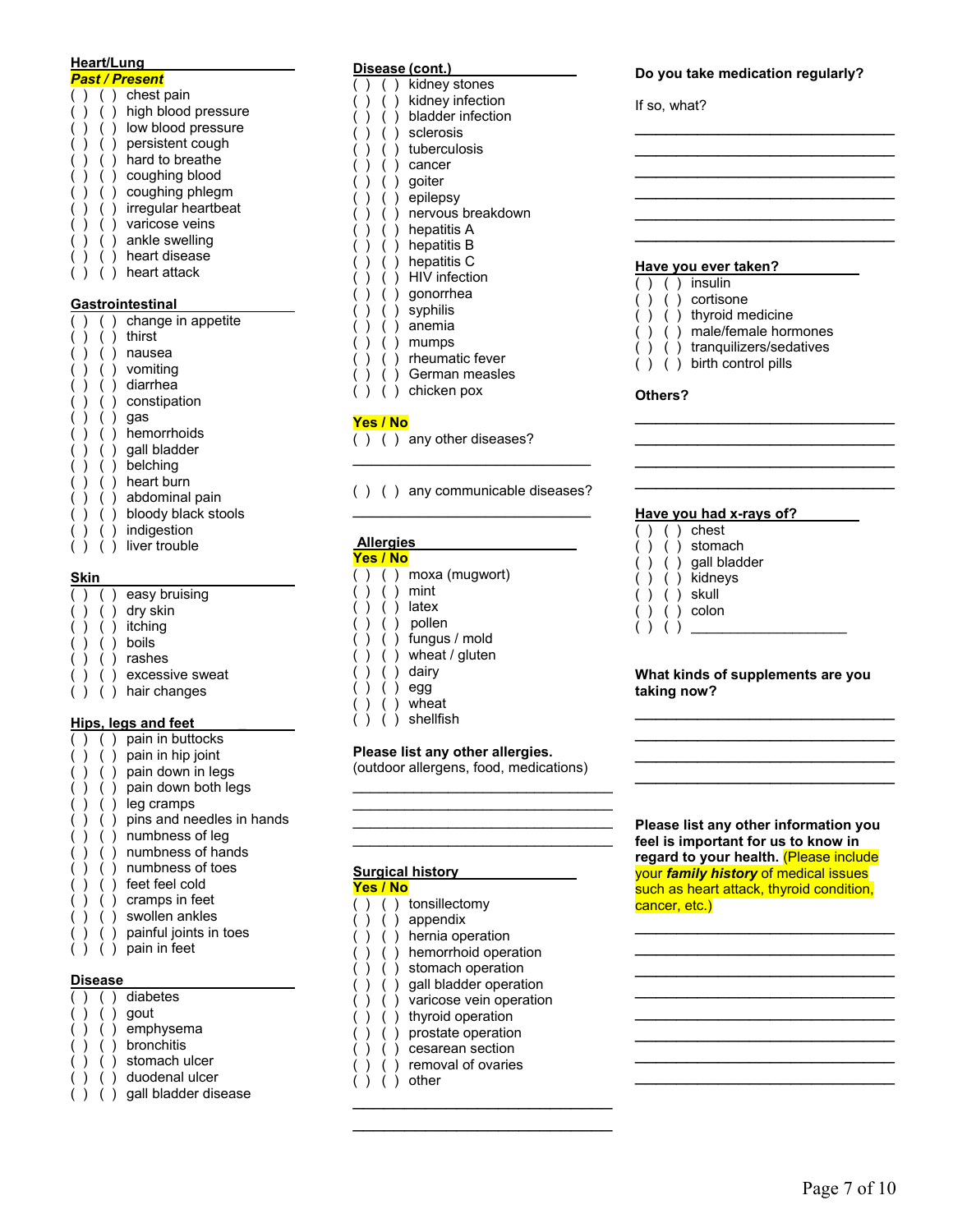

#### **Dear Clients:**

Our goal is to provide quality treatments in a timely manner. In order to do so please follow our appointment/ cancellation policy. The policy enables us to better utilize available appointments for our clients. **If you have any questions, please ask our staff before signing.**

- 1. **Our cancellation policy is designed to honor your time as well as ours.**
	- **A. A non-refundable deposit of \$60.00 is required at the time of scheduling to secure your first appointment as a new client or a returned client. Wu's Healing Center requires a notice of cancellation a minimum of one week prior to your first scheduled appointment.**
	- **B. To cancel or reschedule all subsequent appointments, please notify Wu's Healing Center at least 48 hours BEFORE your Tuesday's – Friday's appointments and 72 hours BEFORE your Monday's appointments.**
	- **C. Cancellations can be made by calling the front desk during clinic hours. If you do not reach us during normal clinic hours, you may leave a voicemail or email.**
	- **D. The late cancellation fee is the full price of your appointment.**
- 2. **Please arrive on time for your appointment.** If you are late, you will have to wait to be seen until after those clients who have arrived on time, which may result in a delay of up to 1 hour or longer.
- 3. The unpredictability and urgency of IVF schedules may need an intensified treatment regime. As a result, the schedule may be backed up without prior notice. Please schedule your appointments accordingly. **Your patience and understanding is appreciated.**
- 4. **Herbs, books and all other products are non-refundable and non-returnable.** Please keep this in mind when purchasing your herbs, as your herb prescription may change during your next visit. We do not mail herbs, so please order enough to last until your next visit, especially if you live outside of San Francisco.
- 5. **Wu's Healing Center reserves the right to disqualify itself from treating any patient.**
- 6. **Insurance:** If you are not sure if your insurance company covers our treatments, please find out *before* your first appointment so that you will know if an insurance receipt will be necessary. We **do not** accept insurance. However, we will issue you a receipt *for you to submit* to your insurance company for reimbursement **ONLY** if you have your **diagnosis code** from a Western Medical Doctor. Please be sure to give us your diagnosis code upon your initial appointment. **Wu's Healing Center does not generate diagnosis codes.** Supporting documentation may be required, including a letter of diagnosis. Insurance receipts will not be issued retroactively, so please be sure to ask for one upon each visit. Please inform your insurance company to pay any reimbursement checks directly to you, as we do not interact with your insurance company on your behalf.

Thank you for your support and cooperation. We hope that these policies help us to create a positive and beneficial experience for you each time that you visit our office.

# **Patient Copy**

# **Please keep this copy for your records.**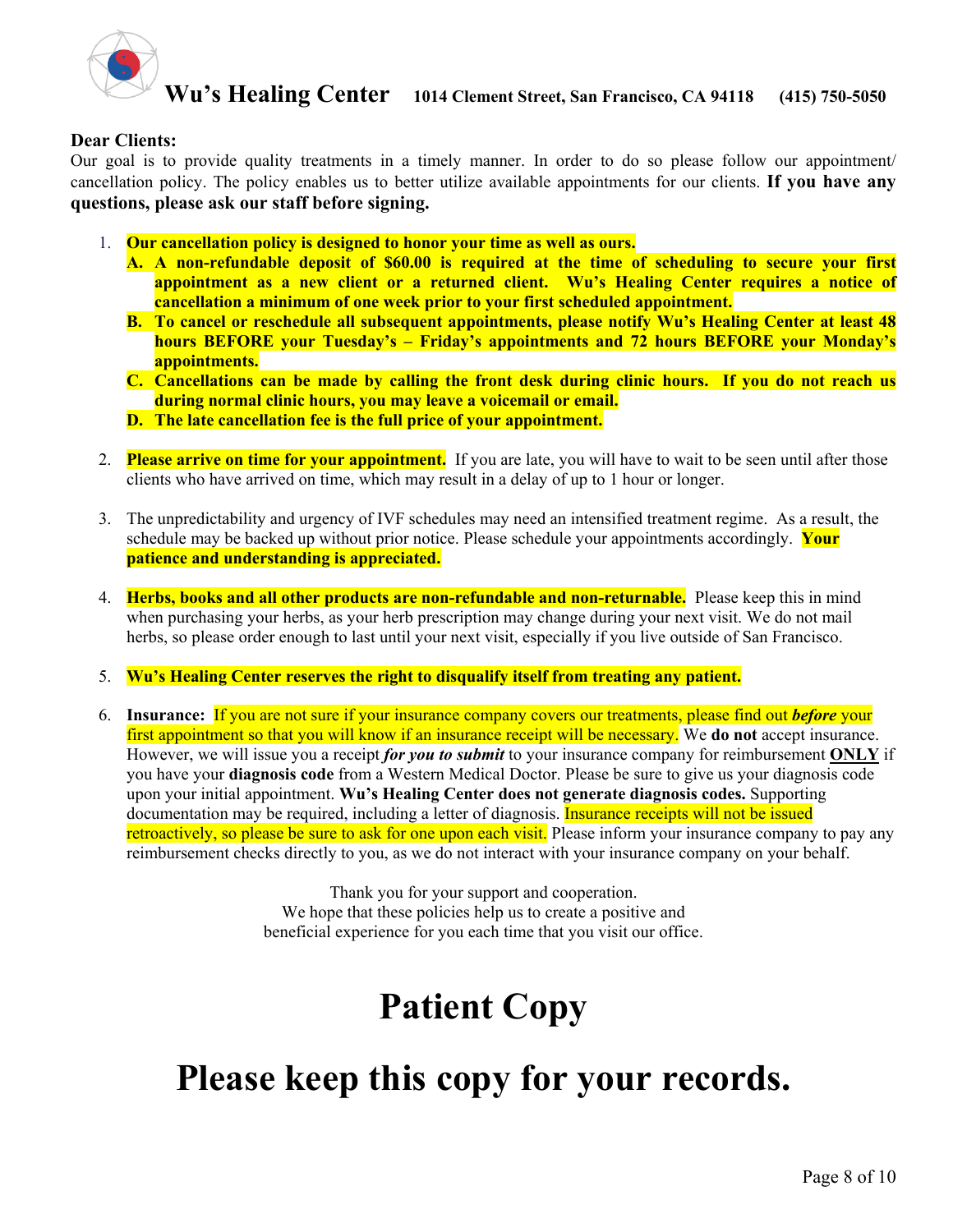

#### **Dear Clients:**

Our goal is to provide quality treatments in a timely manner. In order to do so please follow our appointment/ cancellation policy. The policy enables us to better utilize available appointments for our clients. **If you have any questions, please ask our staff before signing.**

- 1. **Our cancellation policy is designed to honor your time as well as ours.**
	- **A. A non-refundable deposit of \$60.00 is required at the time of scheduling to secure your first appointment as a new client or a returned client. Wu's Healing Center requires a notice of cancellation a minimum of one week prior to your first scheduled appointment.**
	- **B. To cancel or reschedule all subsequent appointments, please notify Wu's Healing Center at least 48 hours BEFORE your Tuesday's – Friday's appointments and 72 hours BEFORE your Monday's appointments.**
	- **C. Cancellations can be made by calling the front desk during clinic hours. If you do not reach us during normal clinic hours, you may leave a voicemail or email.**
	- **D. The late cancellation fee is the full price of your appointment.**
- 2. **Please arrive on time for your appointment.** If you are late, you will have to wait to be seen until after those clients who have arrived on time, which may result in a delay of up to 1 hour or longer.
- 3. The unpredictability and urgency of IVF schedules may need an intensified treatment regime. As a result, the schedule may be backed up without prior notice. Please schedule your appointments accordingly. **Your patience and understanding is appreciated.**
- 4. **Herbs, books and all other products are non-refundable and non-returnable.** Please keep this in mind when purchasing your herbs, as your herb prescription may change during your next visit. We do not mail herbs, so please order enough to last until your next visit, especially if you live outside of San Francisco.
- 5. **Wu's Healing Center reserves the right to disqualify itself from treating any patient.**
- 6. **Insurance:** If you are not sure if your insurance company covers our treatments, please find out *before* your first appointment so that you will know if an insurance receipt will be necessary. We **do not** accept insurance. However, we will issue you a receipt *for you to submit* to your insurance company for reimbursement **ONLY** if you have your **diagnosis code** from a Western Medical Doctor. Please be sure to give us your diagnosis code upon your initial appointment. **Wu's Healing Center does not generate diagnosis codes.** Supporting documentation may be required, including a letter of diagnosis. Insurance receipts will not be issued retroactively, so please be sure to ask for one upon each visit. Please inform your insurance company to pay any reimbursement checks directly to you, as we do not interact with your insurance company on your behalf.

Thank you for your support and cooperation. We hope that these policies help us to create a positive and beneficial experience for you each time that you visit our office.

**I understand that my signature acknowledges that I have read and agree to follow the above policies.** 

Signature: **Example 2.1 and 2.1 and 2.1 and 2.1 and 2.1 and 2.1 and 2.1 and 2.1 and 2.1 and 2.1 and 2.1 and 2.1 and 2.1 and 2.1 and 2.1 and 2.1 and 2.1 and 2.1 and 2.1 and 2.1 and 2.1 and 2.1 and 2.1 and 2.1 and 2.1 and 2.** 

**Wu's Healing Center Copy**